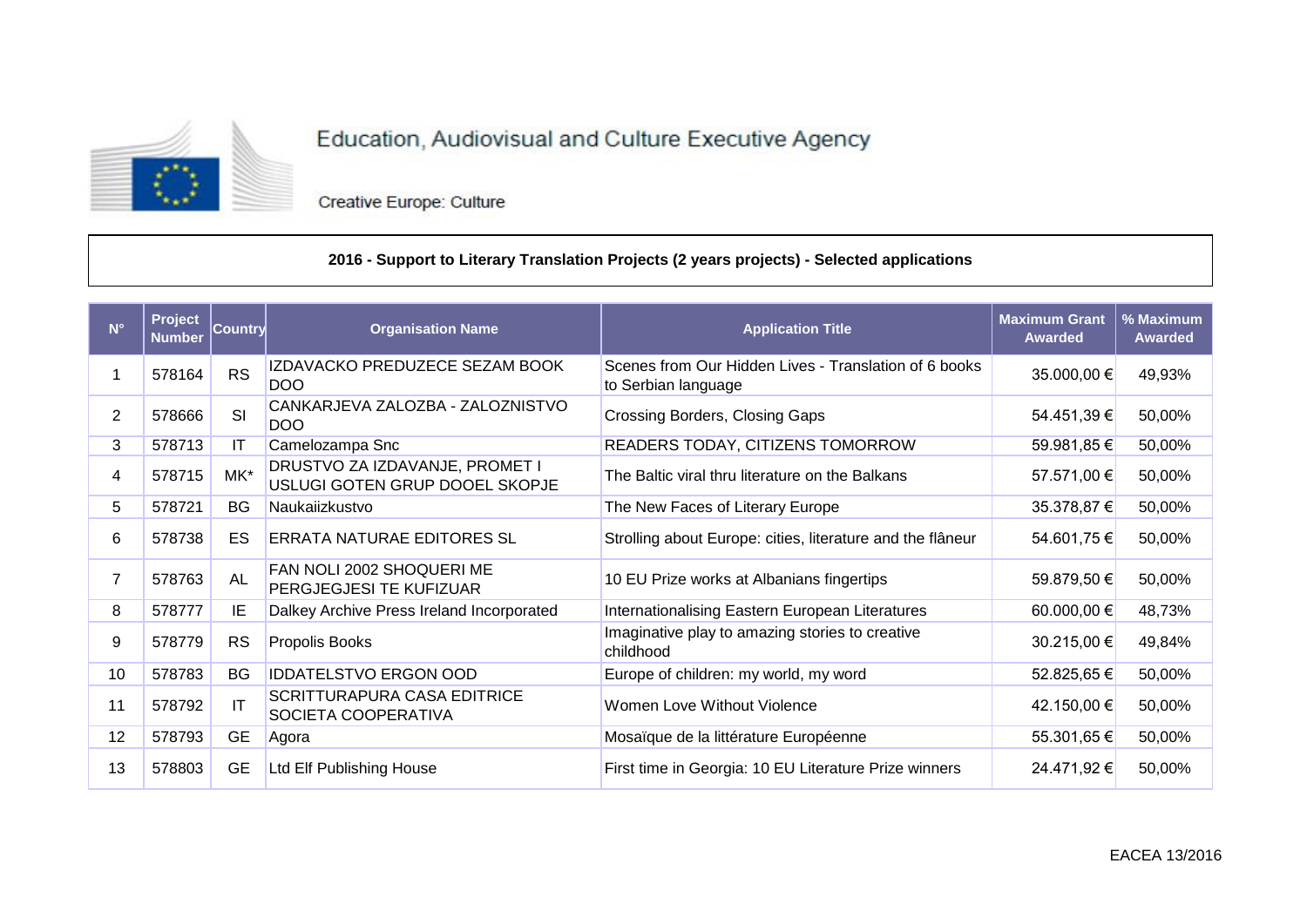| 14 | 578812 | <b>HR</b>              | Obrt za nakladnistvo, posrednistvo i trgovinu<br>Sandorf                          | Mapping the Blind Spot                                                           | 29.884,69 €  | 50,00% |
|----|--------|------------------------|-----------------------------------------------------------------------------------|----------------------------------------------------------------------------------|--------------|--------|
| 15 | 578869 | <b>HR</b>              | NAKLADA LJEVAK DOO                                                                | LJEVAK - EUROPEA 2017-2018                                                       | 42.880,14 €  | 50,00% |
| 16 | 578885 | AL                     | SHTEPIA BOTUESE DITURIA                                                           | "Different Voices: 10 titles from children literature"                           | 42.509,60 €  | 50,00% |
| 17 | 578887 | <b>NL</b>              | UITGEVERIJ DE GEUS BV                                                             | For the long European view, the long European read is<br>indispensable           | 100.000,00 € | 40,61% |
| 18 | 578912 | <b>RS</b>              | Kontrast izdavastvo d.o.o.                                                        | Three Generations of Writers Who Helped to Shape<br>European Identity            | 59.982,80 €  | 50,00% |
| 19 | 578920 | LV                     | Liels un mazs                                                                     | The Children's Europe                                                            | 50.936,01 €  | 50,00% |
| 20 | 578924 | <b>AL</b>              | <b>BOTIME PEGI SHPK</b>                                                           | Resilience and humanity                                                          | 59.899,98 €  | 49,93% |
| 21 | 578926 | <b>HR</b>              | FRAKTURA DRUSTVO S OGRANICENOM<br>ODGOVORNOSCU ZA NAKLADNISTVO I<br><b>USLUGE</b> | Individual and Collective Histories - Translation of 10<br><b>Books</b>          | 59.918,40 €  | 50,00% |
| 22 | 578935 | <b>LV</b>              | <b>SIA LASITAVA</b>                                                               | Translation of four books into Latvian and one book<br>into English              | 55.214,50 €  | 50,00% |
| 23 | 578945 | <b>RS</b>              | ZAVET IZDAVACKO PREDUZECE BEOGRAD<br><b>DOO</b>                                   | Contemporary European Literature: Kaleidoscopic View                             | 48.668,50 €  | 50,00% |
| 24 | 578946 | $\mathsf{I}\mathsf{T}$ | STILO EDITRICE SOCIETÀ' COOPERATIVA                                               | Voices from European peripheries. Literatures, lost and<br>rediscovered identity | 59.000,00 €  | 50,00% |
| 25 | 578949 | <b>RS</b>              | PREDUZECE ZA IZDAVACKU I GRAFICKU<br><b>DELATNOST HELIKS DOO</b>                  | Confluence: the literary quest for common European<br>experience                 | 58.221,32 €  | 50,00% |
| 26 | 578958 | HU                     | VINCE KIADO es Kereskedelmi Korlatolt<br>Felelossegu Tarsasag                     | Living Bridges                                                                   | 59.940,00 €  | 50,00% |
| 27 | 578967 | MK*                    | <b>ANTOLOG BOOKS</b>                                                              | EUROPE IN BIG SMALL MOVES                                                        | 59.893,00 €  | 50,00% |
| 28 | 578971 | EE                     | <b>AKTSIASELTS VARRAK</b>                                                         | Translating contemporary European fiction into Estonian                          | 21.770,30 €  | 50,00% |
| 29 | 578978 | $\mathsf{I}\mathsf{T}$ | MIM EDIZIONI S.R.L.                                                               | Excellent Comparative European Literature through<br><b>Italian Translations</b> | 99.981,60 €  | 50,00% |
| 30 | 578980 | <b>PL</b>              | Wydawnictwo Format Tomasz Malejki                                                 | Tłumaczenie, wydanie i promocja artystycznych<br>książek dla dzieci i dorosłych  | 55.937,72 €  | 50,00% |
| 31 | 578982 | <b>TR</b>              | Kalem Agency                                                                      | A Long Bridge From Short Stories                                                 | 49.971,00 €  | 50,00% |
| 32 | 578989 | <b>BG</b>              | <b>IK PERSEY EOOD</b>                                                             | Emerging. Acclaimed. Eternal                                                     | 82.442,73 €  | 50,00% |
| 33 | 578996 | LV                     | Jumava Ltd.                                                                       | Jumava project 2018                                                              | 34.479,00 €  | 50,00% |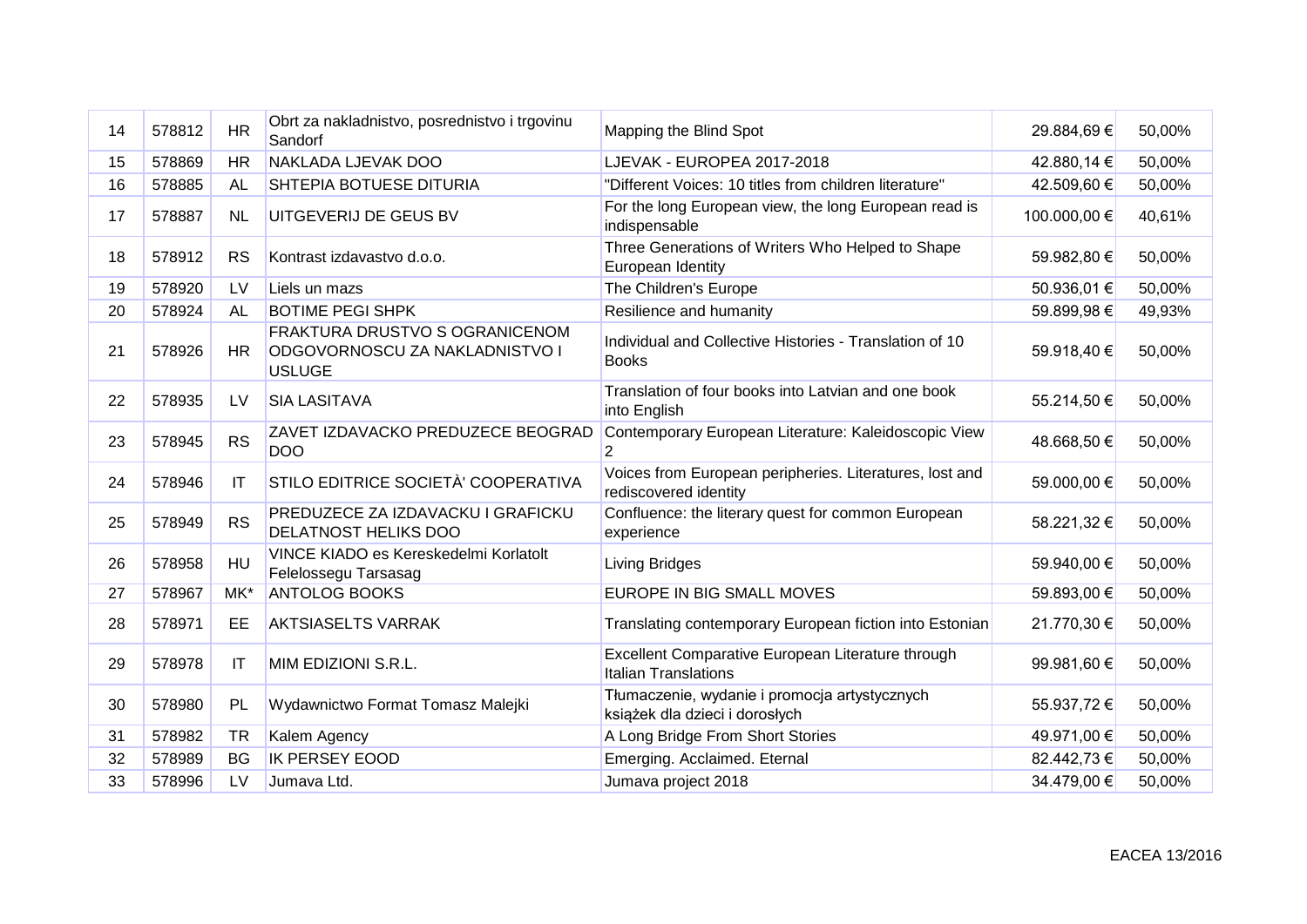| 34 | 578997 | LV.       | <b>SIA APGADS MANSARDS</b>     | Translations into Latvian                                                                   | 59.946,50 €    | 50,00% |
|----|--------|-----------|--------------------------------|---------------------------------------------------------------------------------------------|----------------|--------|
| 35 | 579002 | HU        | NORAN LIBRO KIADO              | EUROPE from FEMALE PERSPECTIVE                                                              | 49.499,98 €    | 47,16% |
| 36 | 579008 | ES.       | <b>FUTURBOX PROJECT SL</b>     | Translation of 3 Winners of the European Union Prize<br>for Literature and 4 Classic Novels | 57.965,00 €    | 50,00% |
| 37 | 579016 | <b>NL</b> | De Nieuwe Toneelbibliotheek    | New Norwegian Drama for The Netherlands                                                     | 26.250,00 €    | 49,76% |
| 38 | 579020 | <b>RS</b> | <b>Treci Trg</b>               | Greek Literature from Cyprus in Serbian                                                     | 54.904,43 €    | 50,00% |
| 39 | 579024 | BG.       | SVETLANA YANCHEVA - IZIDA EOOD | The Different Individual in a United Europe                                                 | 59.855,01 €    | 50,00% |
|    |        |           |                                | Total:                                                                                      | 2.061.780,79 € |        |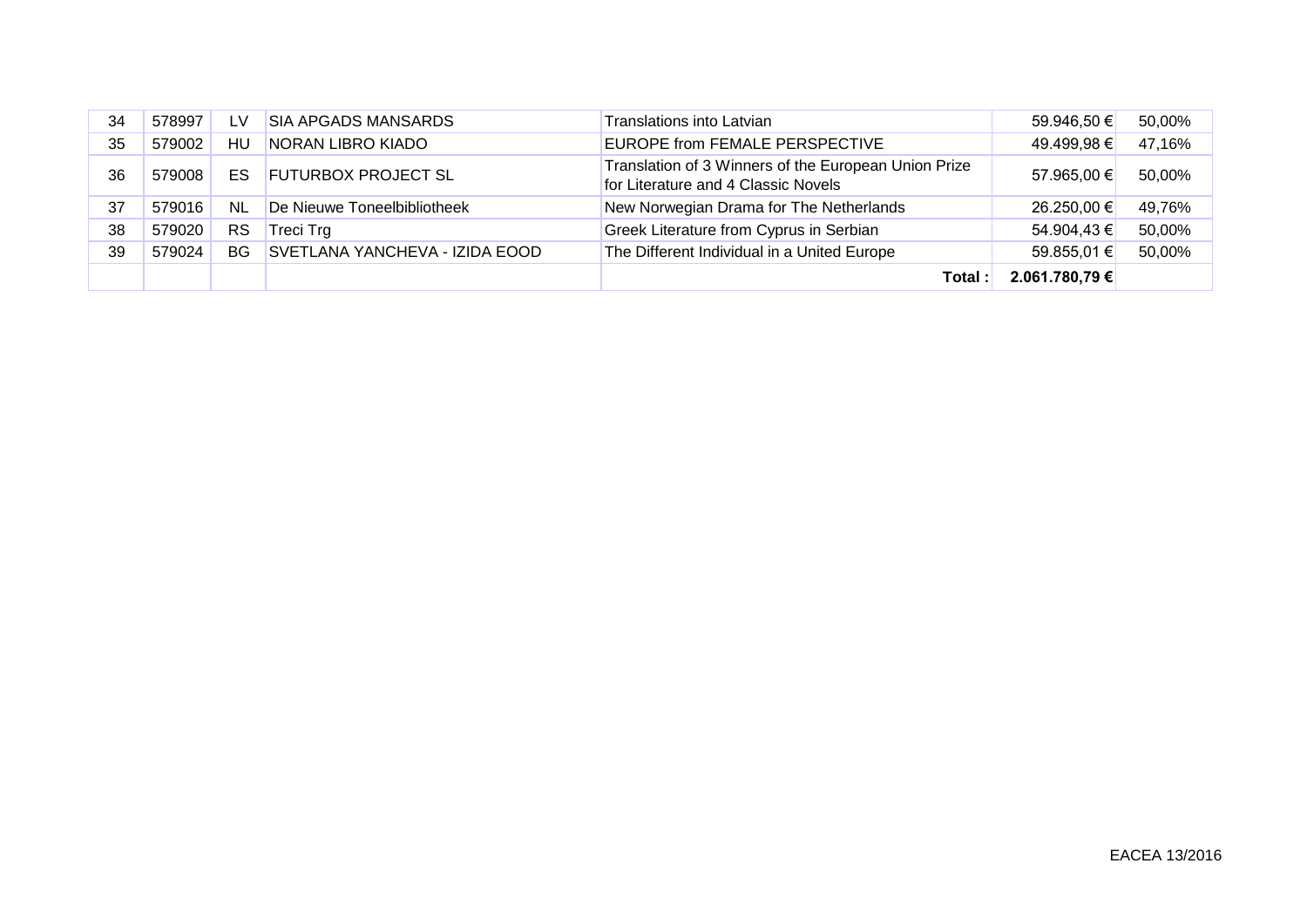

Creative Europe: Culture

### **2016 - Support to Literary Translation Projects (2 years projects) Demand by Country - Submitted applications**

| <b>Country Name</b>                              | <b>Country</b> | <b>Number of</b><br>applications | <b>Original Budget</b> | <b>Grant Requested</b> | % Co-funding<br><b>Requested</b> |
|--------------------------------------------------|----------------|----------------------------------|------------------------|------------------------|----------------------------------|
| Albania                                          | <b>AL</b>      | 11                               | 1.017.044,68 €         | 511.604,36 €           | 50,30%                           |
| Bosnia and Herzegovina                           | <b>BA</b>      | $\mathbf{1}$                     | 55.587,91 €            | 27.793,95 €            | 50,00%                           |
| <b>Bulgaria</b>                                  | <b>BG</b>      | 26                               | 2.261.000,33 €         | 1.129.929,55 €         | 49,97%                           |
| Croatia                                          | <b>HR</b>      | 15                               | 1.309.836,79€          | 641.443,37 €           | 48,97%                           |
| Cyprus                                           | CY             | $\mathbf{1}$                     | 178.999,00 €           | 89.499,50 €            | 50,00%                           |
| Czech Republic                                   | CZ             | 6                                | 605.712,80 €           | 302.789,44 €           | 49,99%                           |
| Danmark                                          | DK             | 1                                | 103.420,60 €           | 51.710,30 €            | 50,00%                           |
| Deutschland                                      | DE             | $\overline{c}$                   | 149.405,00 €           | 65.514,00 €            | 43,85%                           |
| España                                           | ES             | 19                               | 1.394.617,67 €         | 697.811,97€            | 50,04%                           |
| Estonia                                          | EE             | 3                                | 113.819,60 €           | 56.909,80 €            | 50,00%                           |
| Former Yugoslav Republic of<br>Macedonia (FYROM) | MK*            | 12                               | 1.015.476,03 €         | 547.704,58€            | 53,94%                           |
| France                                           | <b>FR</b>      | 3                                | 365.617,00 €           | 126.896,00 €           | 34,71%                           |
| Georgia                                          | <b>GE</b>      | 5                                | 366.413,66 €           | 180.866,83 €           | 49,36%                           |
| Greece                                           | GR             | 3                                | 472.375,50 €           | 168.687,75€            | 35,71%                           |
| Hungary                                          | <b>HU</b>      | 11                               | 1.154.313,03 €         | 540.734,10 €           | 46,84%                           |
| Iceland                                          | IS             | $\overline{2}$                   | 254.052,00 €           | 120.000,00 €           | 47,23%                           |
| Ireland                                          | IE             | $\mathbf{1}$                     | 123.129,24 €           | 60.000,00 €            | 48,73%                           |
| Italia                                           | IT             | 31                               | 2.706.686,04 €         | 1.313.926,66 €         | 48,54%                           |
| Latvia                                           | LV             | 5                                | 447.158,52€            | 223.579,26€            | 50,00%                           |
| Lithuania                                        | LT             | $\overline{4}$                   | 148.204,00 €           | 69.962,00 €            | 47,21%                           |
| Moldova                                          | <b>MD</b>      | 3                                | 219.757,78€            | 109.878,89€            | 50,00%                           |
| Nederland                                        | <b>NL</b>      | 3                                | 358.147,00 €           | 155.816,00 €           | 43,51%                           |
| Norge                                            | <b>NO</b>      | $\mathbf{1}$                     | 63.994,34 €            | 31.997,17€             | 50,00%                           |
| Österreich                                       | AT             | 1                                | 47.970,00 €            | 23.985,00 €            | 50,00%                           |
| Poland                                           | PL             | 11                               | 894.027,99 €           | 429.152,79€            | 48,00%                           |
| Portugal                                         | PT             | $\mathbf{1}$                     | 39.574,00 €            | 19.787,00 €            | 50,00%                           |
| Romania                                          | <b>RO</b>      | 5                                | 387.119,30 €           | 209.791,65€            | 54,19%                           |
| Serbia                                           | <b>RS</b>      | 19                               | 1.675.783,91 €         | 834.561,88€            | 49,80%                           |
| Slovakia                                         | SK             | 4                                | 245.334,30 €           | 122.667,15€            | 50,00%                           |
| Slovenia                                         | SI             | 9                                | 778.971,27 €           | 374.019,53 €           | 48,01%                           |
| Sverige                                          | <b>SE</b>      | $\overline{2}$                   | 205.971,88 €           | 92.920,31 €            | 45,11%                           |
| Turkey                                           | <b>TR</b>      | 5                                | 289.158,56 €           | 164.737,28 €           | 56,97%                           |
| Ukraine                                          | <b>UA</b>      | $\overline{7}$                   | 546.318,19€            | 261.114,66 €           | 47,80%                           |
| United Kingdom                                   | UK             | 9                                | 1.035.904,84 €         | 503.157,31 €           | 48,57%                           |
|                                                  | Total:         | 242                              | 21.030.902,76 €        | 10.260.950,04 €        | 24,78%                           |

\*Provisional code which does not prejudge in any way the definitive nomenclature for this country, which will be agreed following the conclusion of negotiations currently taking place under the auspices of the United Nations.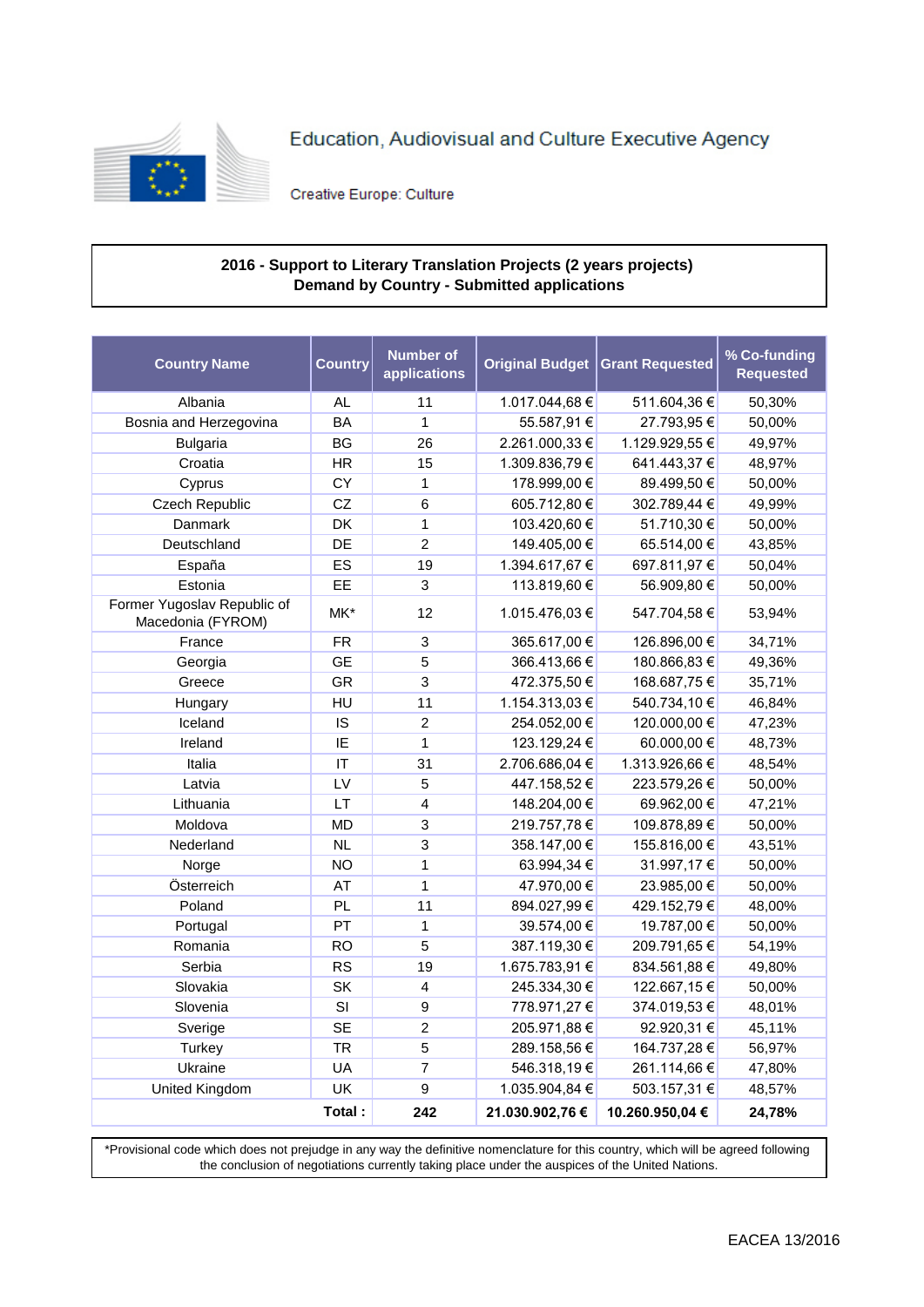

Creative Europe: Culture

### **2016 - Support to Literary Translation Projects (2 years projects) Demand by Country - Submitted/Selected applications**

| <b>Application</b><br>country code | <b>Application country name</b> | <b>Number of</b><br>submitted<br>applications | <b>Total grant</b><br>requested | <b>Number of</b><br>selected<br>projects | <b>Maximum Grant</b><br>awarded | <b>Success</b><br>rate |
|------------------------------------|---------------------------------|-----------------------------------------------|---------------------------------|------------------------------------------|---------------------------------|------------------------|
| AL                                 | Albania                         | 11                                            | 511.604,36 €                    | 3                                        | 162.289,08 €                    | 27,27%                 |
| AT                                 | Österreich                      | -1                                            | 23.985,00 €                     |                                          |                                 |                        |
| BA                                 | Bosnia and Herzegovina          |                                               | 27.793,95€                      |                                          |                                 |                        |
| BG                                 | <b>Bulgaria</b>                 | 26                                            | 1.129.929,55 €                  | 4                                        | 230.502,26 €                    | 15,38%                 |
| <b>CY</b>                          | Cyprus                          |                                               | 89.499,50 €                     |                                          |                                 |                        |
| CZ                                 | Czech Republic                  | 6                                             | 302.789,44 €                    |                                          |                                 |                        |
| DE                                 | Deutschland                     | $\overline{c}$                                | 65.514,00 €                     |                                          |                                 |                        |
| DK                                 | Danmark                         | $\overline{ }$                                | 51.710,30 €                     |                                          |                                 |                        |
| EE                                 | Estonia                         | $\sqrt{3}$                                    | 56.909,80 €                     | 1                                        | 21.770,30 €                     | 33,33%                 |
| ES                                 | España                          | 19                                            | 697.811,97 €                    | $\overline{2}$                           | 112.566,75 €                    | 10,53%                 |
| <b>FR</b>                          | France                          | $\sqrt{3}$                                    | 126.896,00 €                    |                                          |                                 |                        |
| <b>GE</b>                          | Georgia                         | $\mathbf 5$                                   | 180.866,83 €                    | $\overline{2}$                           | 79.773,57 €                     | 40,00%                 |
| <b>GR</b>                          | Greece                          | $\sqrt{3}$                                    | 168.687,75 €                    |                                          |                                 |                        |
| <b>HR</b>                          | Croatia                         | 15                                            | 641.443,37 €                    | 3                                        | 132.683,23 €                    | 20,00%                 |
| HU                                 | Hungary                         | 11                                            | 540.734,10 €                    | $\overline{2}$                           | 109.439,98 €                    | 18,18%                 |
| IE                                 | Ireland                         | $\overline{ }$                                | 60.000,00 €                     |                                          | 60.000,00 €                     | 100,00%                |
| IS                                 | Iceland                         | $\overline{c}$                                | 120.000,00 €                    |                                          |                                 |                        |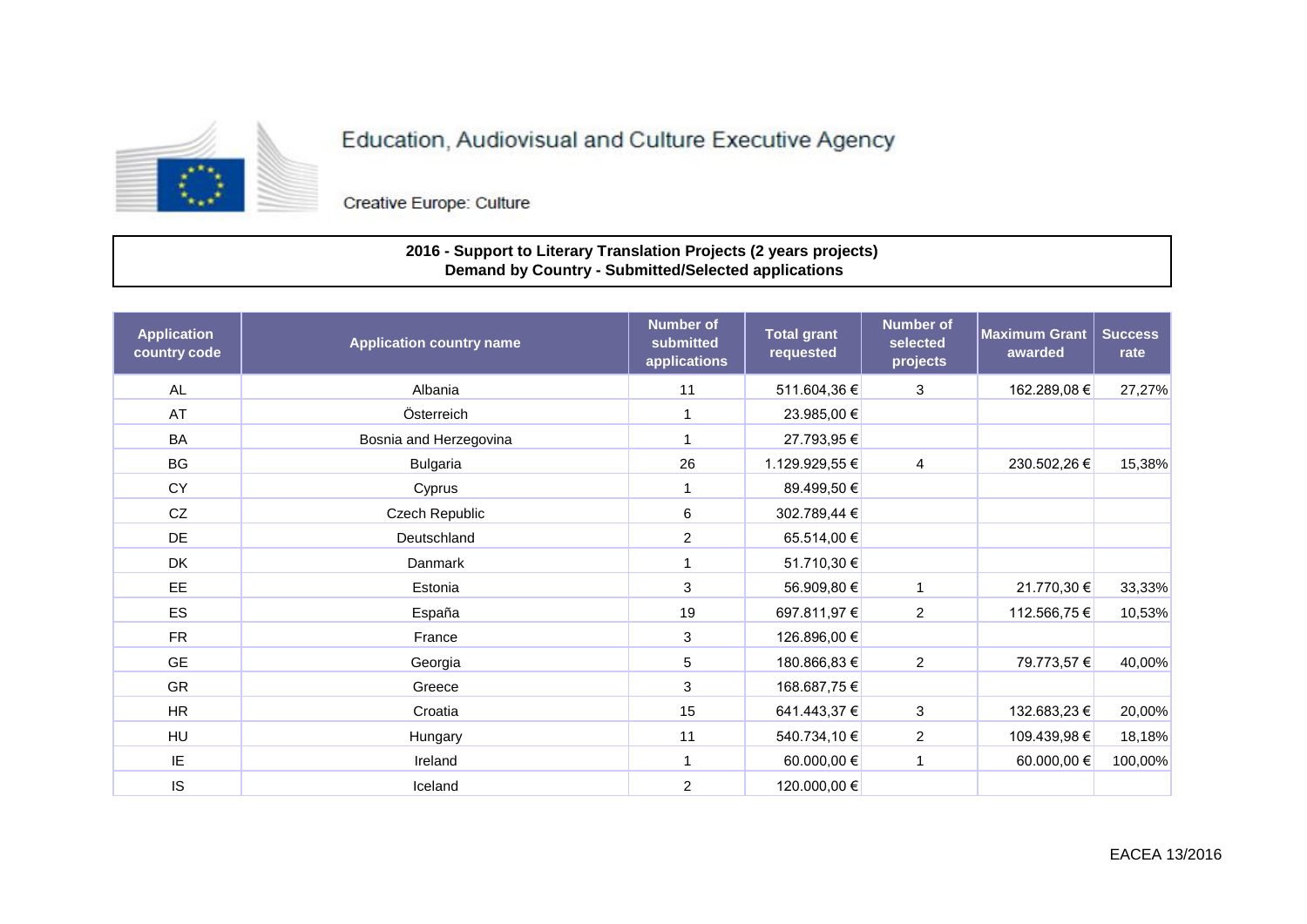| <b>Application</b><br>country code | <b>Application country name</b>               | <b>Number of</b><br>submitted<br>applications | <b>Total grant</b><br>requested | <b>Number of</b><br>selected<br>projects | <b>Maximum Grant</b><br>awarded | <b>Success</b><br>rate |
|------------------------------------|-----------------------------------------------|-----------------------------------------------|---------------------------------|------------------------------------------|---------------------------------|------------------------|
| $\ensuremath{\mathsf{IT}}\xspace$  | Italia                                        | 31                                            | 1.313.926,66 €                  | 4                                        | 261.113,45 €                    | 12,90%                 |
| <b>LT</b>                          | Lithuania                                     | 4                                             | 69.962,00 €                     |                                          |                                 |                        |
| LV                                 | Latvia                                        | 5                                             | 223.579,26 €                    | 4                                        | 200.576,01 €                    | 80,00%                 |
| <b>MD</b>                          | Moldova                                       | 3                                             | 109.878,89 €                    |                                          |                                 |                        |
| MK*                                | Former Yugoslav Republic of Macedonia (FYROM) | 12                                            | 547.704,58 €                    | $\overline{a}$                           | 117.464,00 €                    | 16,67%                 |
| <b>NL</b>                          | Nederland                                     | 3                                             | 155.816,00 €                    | $\overline{a}$                           | 126.250,00 €                    | 66,67%                 |
| <b>NO</b>                          | Norge                                         | 1                                             | 31.997,17€                      |                                          |                                 |                        |
| PL                                 | Poland                                        | 11                                            | 429.152,79 €                    | 1                                        | 55.937,72 €                     | 9,09%                  |
| PT                                 | Portugal                                      | 1                                             | 19.787,00 €                     |                                          |                                 |                        |
| <b>RO</b>                          | Romania                                       | 5                                             | 209.791,65€                     |                                          |                                 |                        |
| <b>RS</b>                          | Serbia                                        | 19                                            | 834.561,88 €                    | 6                                        | 286.992,05 €                    | 31,58%                 |
| <b>SE</b>                          | Sverige                                       | 2                                             | 92.920,31 €                     |                                          |                                 |                        |
| SI                                 | Slovenia                                      | $\boldsymbol{9}$                              | 374.019,53 €                    |                                          | 54.451,39 €                     | 11,11%                 |
| SK                                 | Slovakia                                      | 4                                             | 122.667,15 €                    |                                          |                                 |                        |
| <b>TR</b>                          | Turkey                                        | 5                                             | 164.737,28€                     | 1                                        | 49.971,00 €                     | 20,00%                 |
| UA                                 | Ukraine                                       | $\overline{7}$                                | 261.114,66 €                    |                                          |                                 |                        |
| UK                                 | United Kingdom                                | 9                                             | 503.157,31 €                    |                                          |                                 |                        |
|                                    | Total:                                        | 242                                           | 10.260.950,04 €                 | 39                                       | 2.061.780,79 €                  | 16,12%                 |

\* Provisional code which does not prejudge in any way the definitive nomenclature for this country,

which will be agreed following the conclusion of negotiations currently taking place under the auspices of the United Nations.